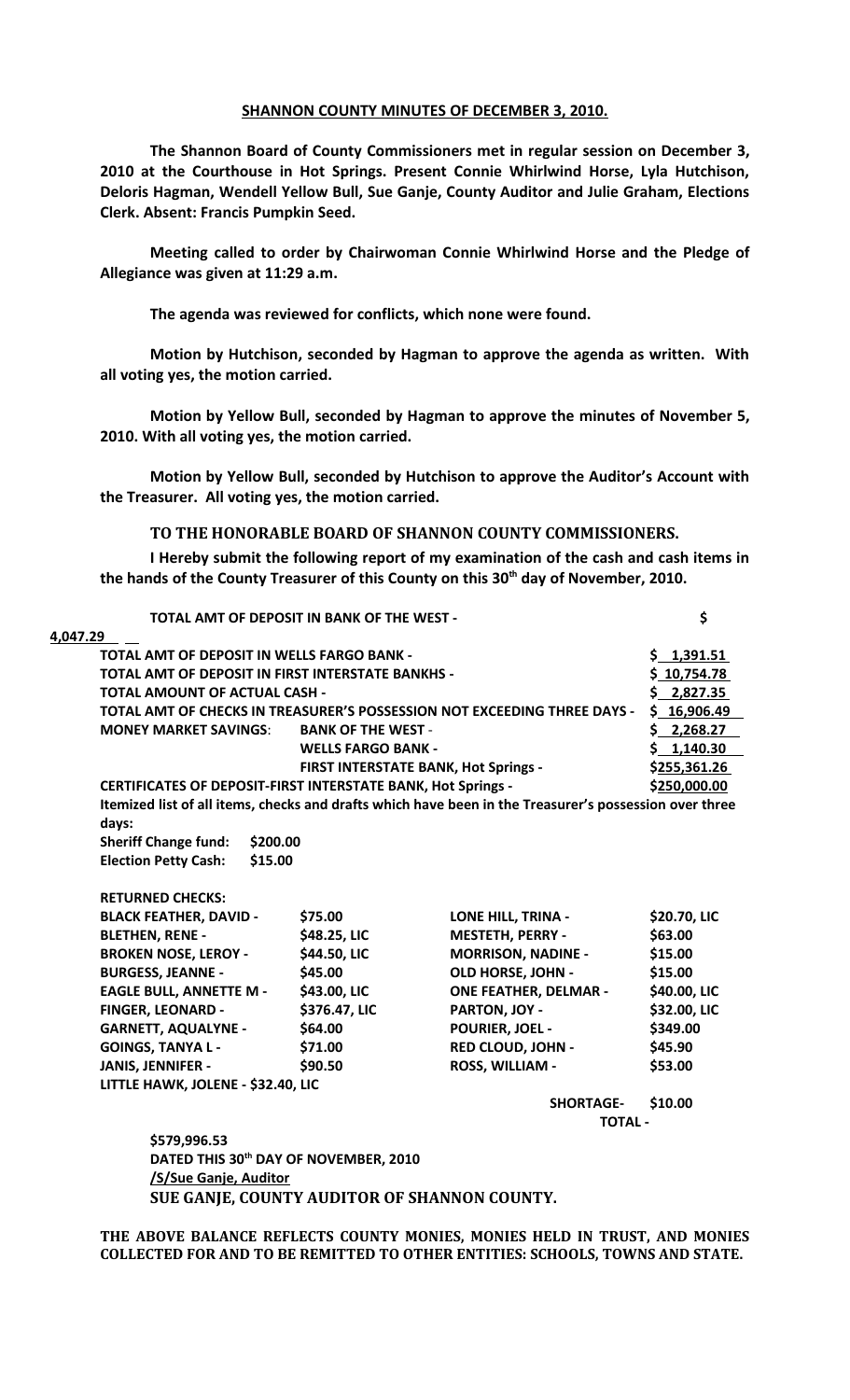**Motion by Hutchison, seconded by Yellow Bull to approve a corrective tax deed which, at the request of the title company, corrects an erroneous 1998 description of a property and authorize Chairwoman Whirlwind Horse to sign. All voting yes, the motion carried.**

**The Veterans Services Officer's monthly report was reviewed. Motion by Yellow Bull, seconded by Hutchison to approve the VSO monthly report and place it on file. With no further discussion and all voting yes, the motion carried.**

**Motion by Hagman, seconded by Yellow Bull to set the year-end meeting date for December 28, 2010 at 1:00 p.m. With no further discussion and all voting yes, the motion carried.**

**The September, 2010 General Fund Surplus Analysis was presented for review. Motion by Hutchison, seconded by Hagman to approve and place the review on file. With no further discussion and all voting yes, the motion carried.**

## **SHANNON COUNTY GENERAL FUND SURPLUS ANALYSIS**

The amount of General Fund dollars that counties can retain as surplus is restricted by SDCL 7- 21-18.1 which states: "The total unreserved, undesignated fund balance of the general fund may not exceed forty percent of the total amount of all general fund appropriations contained in the budget for the next fiscal year. The total unreserved, undesignated fund balance of the general fund of the county as of March thirty-first and September thirtieth shall be published in the minutes of the proceedings of the board of county commissioners and reported to the Department of Legislative Audit. The report shall be on forms prescribed by the Department of Legislative Audit."

The following analysis should be completed as of March thirty-first and September thirtieth of each year. Thereafter, the unreserved, undesignated fund balance amount should be published in the minutes of the governing board. This analysis should also be filed with the Department of Legislative Audit.

## **September 30, 2010**

| <b>ASSETS:</b><br>10100<br>Cash<br>10800<br><b>Taxes Receivable--Current</b><br>11000<br><b>Taxes Receivable--Delinquent</b> | 128,865.09<br>93,657.93 |
|------------------------------------------------------------------------------------------------------------------------------|-------------------------|
|                                                                                                                              |                         |
|                                                                                                                              |                         |
|                                                                                                                              |                         |
|                                                                                                                              | 16,697.01               |
| 11700<br><b>Accounts Receivable</b>                                                                                          |                         |
| 13100<br>Due from Other fund                                                                                                 |                         |
|                                                                                                                              |                         |
| <b>TOTAL ASSETS</b>                                                                                                          | 239,220.03              |
|                                                                                                                              |                         |
|                                                                                                                              |                         |
| <b>GENERAL FUND SURPLUS ANALYSIS</b>                                                                                         |                         |
| <b>LIABILITIES AND EQUITY:</b>                                                                                               |                         |
| 20200<br><b>Accounts Payable</b>                                                                                             |                         |
| <b>Deferred Revenue</b><br>22400                                                                                             | 110,354.94              |
|                                                                                                                              |                         |
| <b>FUND BALANCES:</b>                                                                                                        |                         |
| 27199<br>Reserved for Other Purposes (Specify)                                                                               |                         |
| Reserved for Hava Machines                                                                                                   | 398.73                  |
| Reserved for Hospital Claims                                                                                                 | 30,000.00               |
| 27201<br>Designated for Next Year's Appropriations                                                                           |                         |
| (one of the following)                                                                                                       |                         |
| March - 3/4 of the current year                                                                                              |                         |
| September - 1/4 of current year + subsequent year                                                                            | 100,973.50              |
| December - subsequent year                                                                                                   |                         |
| 27209<br>Undesignated                                                                                                        | (2,507.14)              |
|                                                                                                                              |                         |

Following Year General Fund Budget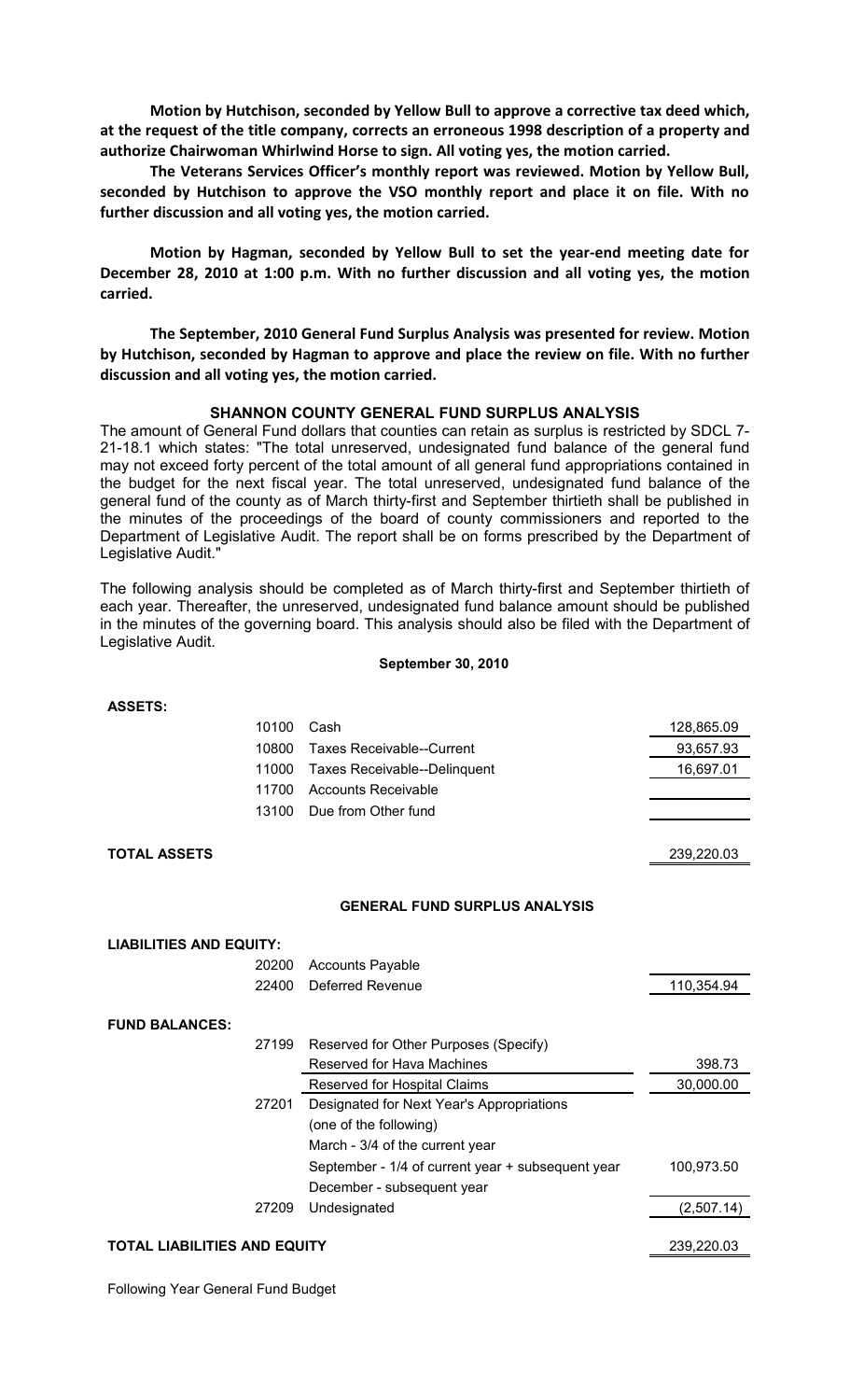(use current year for March analysis) 408,568.00

The unreserved, undesignated fund balance, account 27209, divided by the following year General Fund budget resulting in the fund balance percentage.  $-0.61\%$ 

**Highway Superintendent Lynn Bettelyoun met with the Board and reported on available rock and gravel, etc. that can be utilized as long as any material removed is replaced by dirt. Bettelyoun also reported the 1993 140G motor grader is in need of approximately four gear clutches and the repair will be made in January as an expense of the 2011 budget.**

**State's Attorney Jim Sword met with the Board to discuss the proposed Emergency Snow Removal agreement with OST Transportation. Sword stated the South Dakota Codified Law does not authorize agreements between the County and the Tribe, but Sword will work with the State to determine how a compact agreement can be made between the two agencies. The matter will be addressed on the January, 2011 agenda.**

**Motion by Yellow Bull, seconded by Hagman to approve the travel request for all Highway Department staff to attend the South Dakota Transportation Safety Conference in Fort Pierre on February 23 and 24, 2011. With no further discussion and all voting yes, the motion carried.**

**Motion by Yellow Bull, seconded by Hagman to approve the hire of Randy Marks as a security guard at a rate of \$9.00 per hour, effective November 18, 2010. With no further discussion and all voting yes, the motion carried.**

**Francis Pumpkin Seed entered the meeting at 12:05 p.m.**

**Public Comment was held at 12:05 p.m. with Bryan Kehn questioning revenues for weed spraying, which is built into the budget.**

**Treasurer Lori Bachand, along with Dorothy and Leah Brown Bear, met with the Board to request a delinquent tax agreement for their taxes. The Brown Bears requested the Assessor to a reappraisal.**

**A break was taken at 12:14 p.m.**

**The Treasurer met with the Board to present a revised delinquent agreement for Dorothy and Leah Brown Bear. A request was also made for interest and penalties to be waived and a payment schedule of \$200.00 per month. Discussion was also held regarding horses on their property, which is in the Town of Batesland.**

**Motion by Yellow Bull, seconded by Pumpkin Seed to approve the delinquent tax agreement with Dorothy and Leah Brown Bear, including a payment agreement of \$200.00 per month for six months and an assessment to be made at that time on the monthly payments. With no further discussion and all voting yes, the motion carried.**

**Director of Equalization Terri Halls met with the Board to discuss a request from CoreLogic for the Shannon County Tax Assessment book to be provided to them in an electronic format.**

**Motion by Yellow Bull, seconded by Pumpkin Seed to deny the request for electronic records and to inform CoreLogic that representatives from their company are always welcome to view the records in person at the Department of Equalization office. With no further discussion and all voting yes, the motion carried.**

**Sheriff Jim Daggett met with the Board to request reimbursement to Gene Linehan and Ken Orrock for hours put in for recertification for Veteran Law Enforcement.**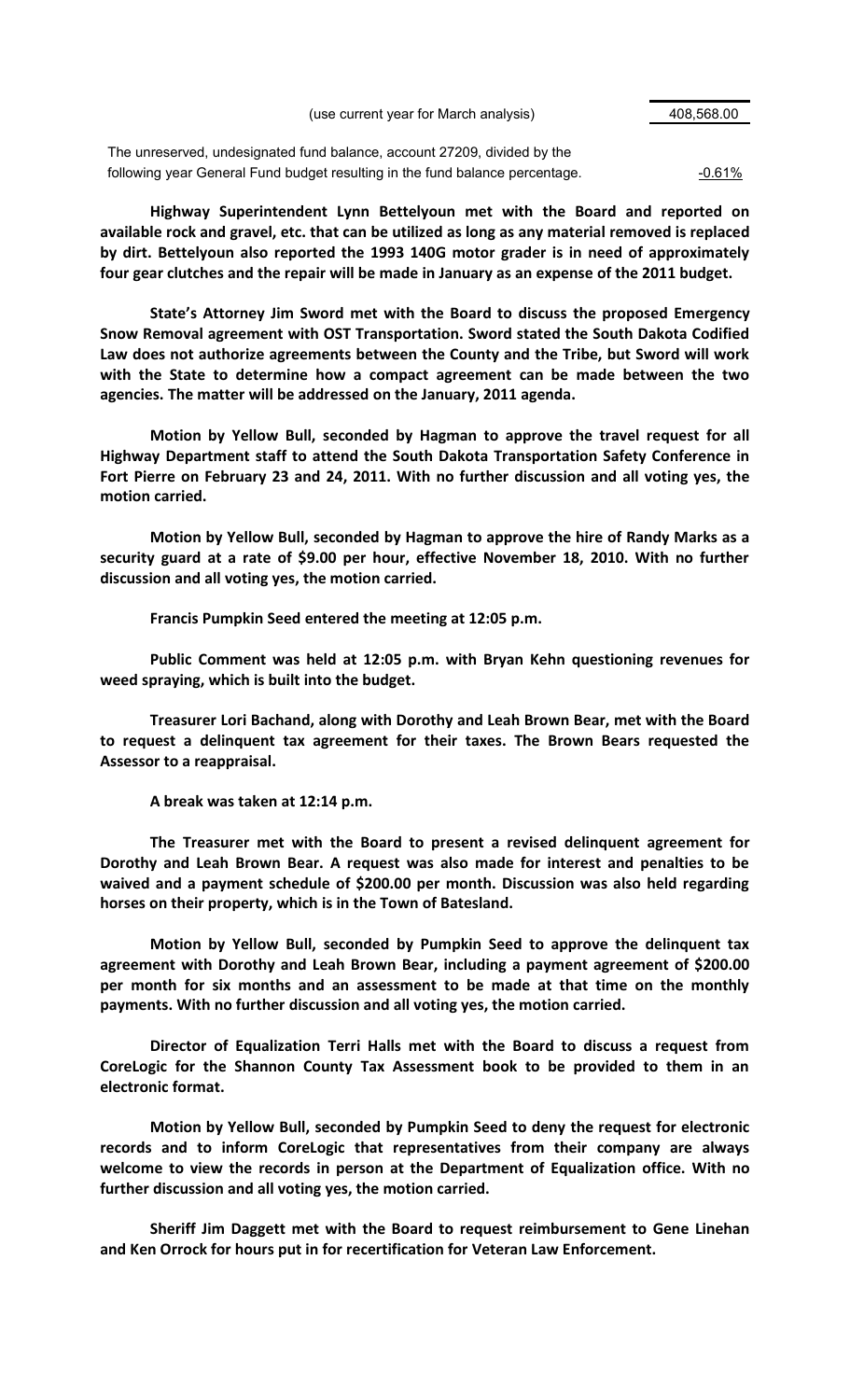**Motion by Hutchison, seconded by Hagman to approve payment of 24 hours at \$10.00 per hour for Gene Linehan and Ken Orrock for attending Veteran Law Enforcement training for recertification. With no further discussion and all voting yes, the motion carried.**

**The Sheriff's monthly report was given to the board and discussion was held on activities.**

**Motion by Yellow Bull, seconded by Hagman to approve the Sheriff's report. With no further discussion and all voting yes, the motion carried.**

**Policy work was tabled and will be considered on the January, 2011 agenda.**

**Nick Tilsen met with the board to discuss a plat that needs approval but was not submitted before the agenda was set. Tilsen requested the Board expedite the approval and requested the Board consider calling a special meeting. After reviewing the plat, the Board agreed to call a special meeting as long as the Treasurer could attest that the taxes are current. A teleconference meeting will be arranged.**

**Tilsen also spoke of the development plan that Thunder Valley CDC has received grant funding for and would like to be on the January agenda to give a presentation to the Board.**

**Motion by Hutchison, seconded by Pumpkin Seed to set the teleconference for Monday, December 6, 2010 at 3:00 p.m. With no further discussion and all voting yes, the motion carried.**

**Motion by Hutchison, seconded by Hagman to approve the following bills as presented. All voting yes, the motion carried.**

| <b>GENERAL FUND</b>                |                      |                |
|------------------------------------|----------------------|----------------|
| <b>COMMISSIONERS</b>               | NOV. SALARIES        | \$<br>525.00   |
| <b>AUDITOR'S OFFICE</b>            | NOV. SALARIES        | \$<br>3,361.03 |
| <b>TREASURER'S OFFICE</b>          | NOV. SALARIES        | \$<br>2,961.95 |
| STATE'S ATTORNEY OFFICE            | NOV. SALARIES        | \$<br>901.25   |
| DIRECTOR OF EQUALIZATION           | <b>NOV. SALARIES</b> | \$<br>1,575.68 |
| <b>REGISTER OF DEEDS</b>           | <b>NOV. SALARIES</b> | \$<br>1,738.69 |
| <b>VETERANS SERVICES</b>           | NOV. SALARIES        | \$<br>986.56   |
| <b>SHERIFF'S OFFICE</b>            | <b>NOV. SALARIES</b> | \$<br>3,094.29 |
| <b>CORONER</b>                     | <b>NOV. SALARIES</b> | \$<br>640.00   |
| <b>ELECTIONS</b>                   | <b>NOV. SALARIES</b> | \$<br>1,326.00 |
| <b>ALLTEL</b>                      | <b>TELEPHONE</b>     | \$<br>195.56   |
| <b>BREVIK LAW OFFICE</b>           | MI                   | \$<br>190.38   |
| <b>ELECTION SYSTEMS &amp; SOFT</b> | <b>SUPPLY</b>        | \$<br>2,797.62 |
| <b>ENGEBRETSON, MELODY</b>         | <b>TRAVEL</b>        | \$<br>42.00    |
| <b>FALL RIVER COUNTY AUDITOR</b>   | <b>MISC</b>          | \$<br>1,974.68 |
| <b>CARDMEMBER SERVICE</b>          | <b>MISC</b>          | \$<br>1,220.15 |
| FRYMIRE, STACY                     | <b>TRAVEL</b>        | \$<br>189.00   |
| <b>GANJE, SUE</b>                  | <b>TRAVEL</b>        | \$<br>231.00   |
| <b>GRAHAM, JULIE</b>               | <b>TRAVEL</b>        | \$<br>462.00   |
| HAGMAN, DELORIS                    | <b>TRAVEL</b>        | \$<br>35.52    |
| JENSEN, MICHELE                    | <b>TRAVEL</b>        | \$<br>63.00    |
| <b>LAKOTA COUNTRY TIMES</b>        | <b>PUBLISHING</b>    | \$<br>1,397.90 |
| <b>MARSHALL &amp; SWIFT</b>        | <b>SUB</b>           | \$<br>800.00   |
| <b>NACO</b>                        | <b>DUES</b>          | \$<br>400.00   |
| <b>OGLALA SIOUX TRIBE</b>          | <b>RENT</b>          | \$<br>100.00   |
| PUMPKIN SEED, FRANCIS              | <b>TRAVEL</b>        | \$<br>66.60    |
| <b>QUILL CORPORATION</b>           | <b>SUPPLY</b>        | \$<br>78.08    |
| <b>RAPID LUBE</b>                  | <b>CAR MAINT</b>     | \$<br>52.90    |
| SD ASSN OF COUNTY COMM.            | <b>LEGAL</b>         | \$<br>472.17   |
| SD ASSN OF COUNTY OFFICAL          | <b>DUES</b>          | \$<br>1,135.12 |